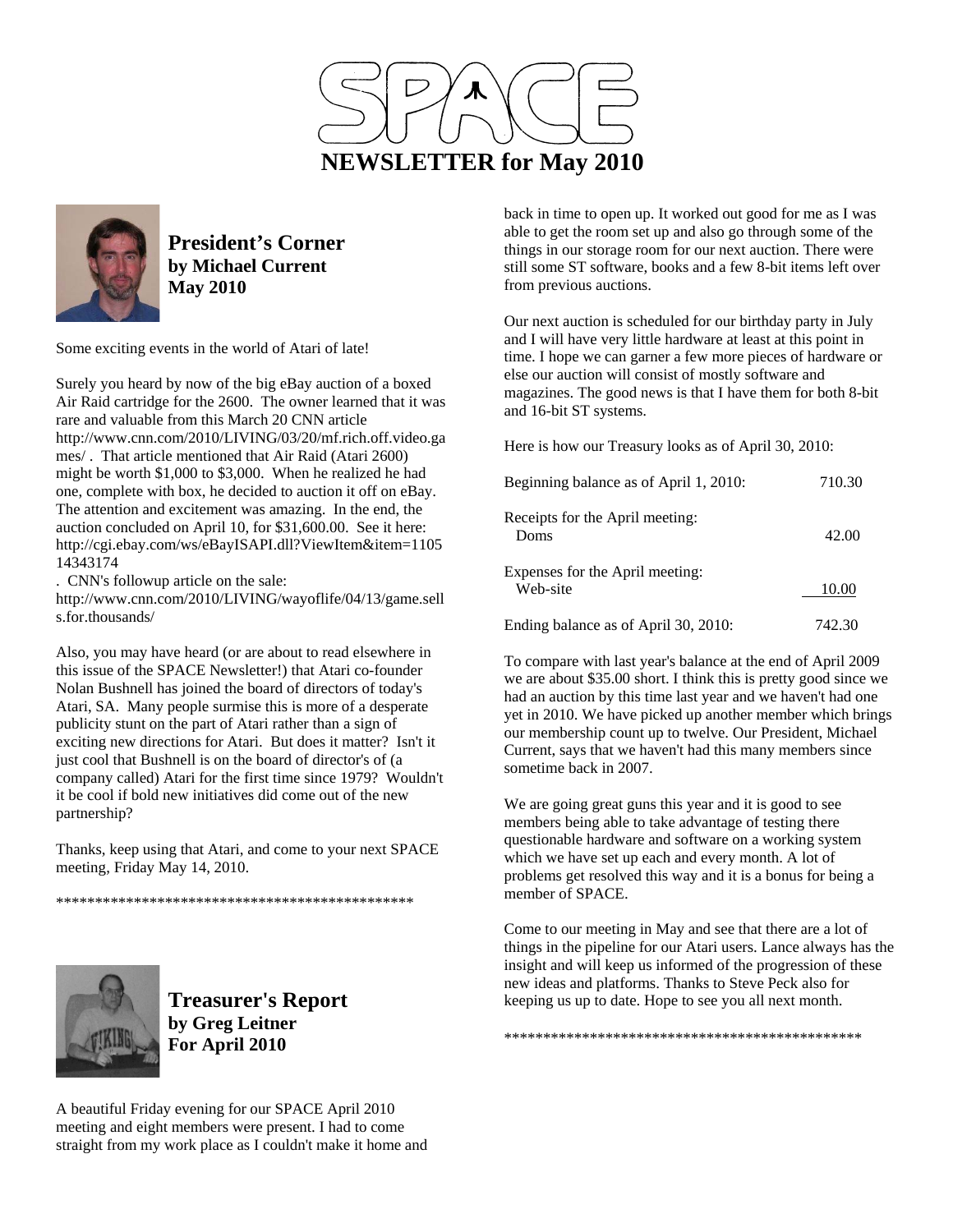# **Secretary's Report By Steven Peck For April 2010**

No minutes were submitted in time for this newsletter.

#### Excelsior!

\*\*\*\*\*\*\*\*\*\*\*\*\*\*\*\*\*\*\*\*\*\*\*\*\*\*\*\*\*\*\*\*\*\*\*\*\*\*\*\*\*\*\*\*



**BBS Corner By Nolan Friedland For May 2010** 

If anyone has any comments, suggestions, ideas, or submissions for the BBS Corner column or the SPACE BBS web site, you may email them to me, Nolan Friedland, at the address shown on the back of this newsletter under the "CLUB OFFICIALS" section.

\*\*\*\*\*\*\*\*\*\*\*\*\*\*\*\*\*\*\*\*\*\*\*\*\*\*\*\*\*\*\*\*\*\*\*\*\*\*\*\*\*\*\*\*

From: Michael Current [michael@mcurrent.name] Sent: Monday, April 19, 2010 7:40 PM Subject: Nolan Bushnell and Tom Virden join Atari

# ATARI REINFORCES ITS BOARD OF DIRECTORS WITH THE ADDITION OF ATARI FOUNDER NOLAN BUSHNELL AND TOM VIRDEN

Lyon, France - April 19, 2010 - Atari S.A. announces the arrival of two new members to its Board of directors: industry veteran and Atari founder Nolan Bushnell and online entrepreneur Tom Virden step in to further reinforce the strategic insight of the Group and contribute actively to company's planning.

The addition of Mr. Bushnell and Mr. Virden comes at a time when Atari has increased its focus on its iconic brand and world-renowned game franchises while further expanding its business online.

Commenting on this announcement, Frank Dangeard, Chairman of the Board, said: "We are very pleased to welcome Mr. Bushnell and Mr. Virden as new members of the Board of Directors of Atari. We are convinced that their deep industry, technology and online business knowledge will be a substantial addition to the strategic insight of our Board".

Nolan Bushnell is an icon of the video gaming industry. He is the co-founder of the original Atari Inc., which he led to global acclaim with the launch of Pong and of the Atari 2600, a second-generation console which helped to revolutionize home video gaming. Mr. Bushnell has started over 20 companies since then and has been inducted into the Video Game Hall of Fame and the Consumer Electronics Association Hall of Fame. He will be a representative of the BlueBay High Yield Investment (Luxembourg) SARL.

"I am very excited to be reacquainted with Atari at a time when it is poised to make interesting strides in key growth areas of the games industry," said Nolan Bushnell. "The company and its iconic brands have always been important to me, and I look forward to further guiding them at the board level."

Atari's Board of Directors also co-opted Tom Virden, a seasoned executive in the online leisure, technology and travel businesses who will bring Atari his strong knowledge of online business and e-commerce. Lately, M. Virden founded Boatbookings.com, the largest yachts charter-only website. M. Virden previously held a number of senior positions at technology companies, including International Director at lastminute.com, Head of European Websites at Netscape Communications and Vice President, Marketing at Digidesign. Tom Virden will also join the Audit Committee of Atari.

Tom Virden said "I look forward to providing strategic insight and guidance to the executive team as it further expands its business online and builds value around its world-renowned brand and properties."

David Gardner and Phil Harrison have resigned from the Board of Directors.

### About Atari SA

Atari group is a global creator, producer and publisher of interactive entertainment for interactive game platforms that include PC, online, consoles from Microsoft, Nintendo and Sony and advanced smart phones (i.e. iPhone). Divisions of Atari, S.A. include Cryptic Studios, Eden Studios, Atari Interactive, Inc. and Atari, Inc.

Atari benefits from its global brand and an extensive catalogue of popular games based on classic owned game franchises (Asteroids, Centipede, Missile Command, Lunar Lander), original owned franchises (Test Drive, Backyard Sports, Deer Hunter), MMO games from Cryptic Studios (Star Trek Online, Champions Online) and third party franchises (Ghostbusters, Project Runway, Dungeons and Dragons).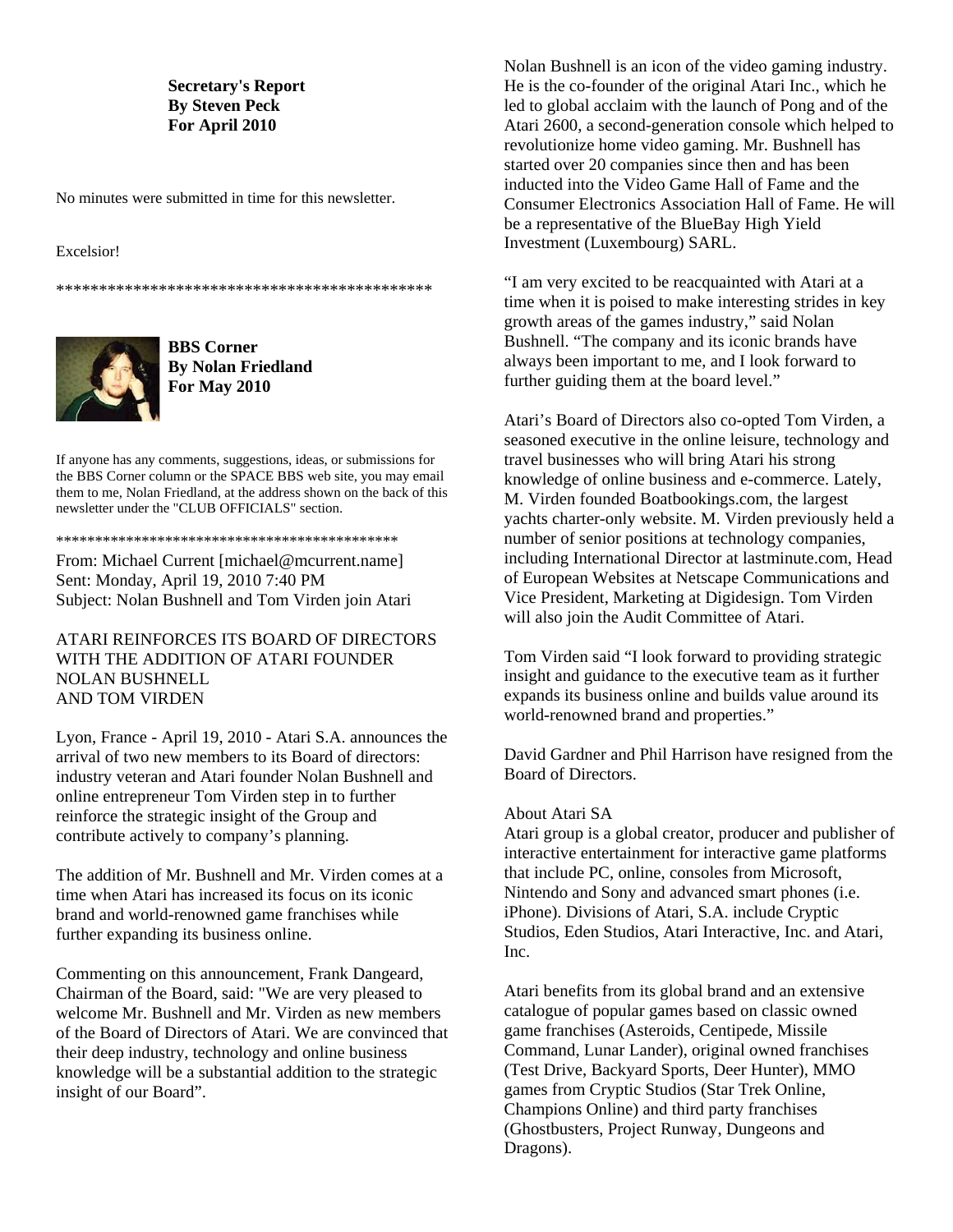For more information please visit http://corporate.atari.com © 2009 Atari Europe SASU. All rights reserved. Atari word mark and logo are trademarks owned by Atari Interactive, Inc.

\*\*\*\*\*\*\*\*\*\*\*\*\*\*\*\*\*\*\*\*\*\*\*\*\*\*\*\*\*\*\*\*\*\*\*\*\*\*\*\*\*\*\*\*

From: Michael Current [michael@mcurrent.name] Sent: Saturday, May 01, 2010 9:55 PM Subject: Atari Headquarters 2010

Atari Headquarters 2010 April 27th, 2010 YERZMYEY/H-PRG^AY\_R writes: Results and stuff from Atari Headquarters 2010 party.

 » Download Atari music contributions http://files.dhs.nu/files\_msx/Atari\_Headquarters\_2010.zip » Watch some photos http://picasaweb.google.pl/zilqpl/AtariHeadquarters?feat=dire ctlink#

\*\*\*\*\*\*\*\*\*\*\*\*\*\*\*\*\*\*\*\*\*\*\*\*\*\*\*\*\*\*\*\*\*\*\*\*\*\*\*\*\*\*\*\*

From: Michael Current [michael@mcurrent.name] Sent: Saturday, May 01, 2010 9:56 PM Subject: SNDH Archive v3.1 released

SNDH Archive v3.1 released April 30th, 2010 Grazey of PHF writes: 103 new or fixed SNDH files (156 tunes).

It's Outline again!

So once again a couple of months before the party my D-Bug activities take a back seat and music ripping comes to the fore!

Again it's a real mixed bag with all the tunes from the recent 20 year old STE demo and the show stopping tunes from last years Checkpoint demo.

We still like to throw a spanner in the works so I've started ripping ancient tunes from Automation menus 1- 30, I'm sure you'll look forward to these!

There's also a rare Mad Max tune featuring one of his early digi-drum tunes. Speaking of Mad Max expect some very rare unreleased stuff soon as well!

Thanks must go to those musicians who keep us up to date with their work, so big thanks to Cerror, 505 and Ultrasyd!

 » Download the SNDH v3.1 package or update at the SNDH site http://sndh.atari.org/

\*\*\*\*\*\*\*\*\*\*\*\*\*\*\*\*\*\*\*\*\*\*\*\*\*\*\*\*\*\*\*\*\*\*\*\*\*\*\*\*\*\*\*\*

From: Michael Current [michael@mcurrent.name] Sent: Saturday, May 01, 2010 9:54 PM Subject: No Fragments #10 released

No Fragments #10 released April 27th, 2010 Lotek Style of .tSCc. writes:

Welcome to archive ten from the NO FRAGMENTS series. This archive covers DISK MAGAZINES for ST and FALCON. You can find over 700 issues of various atari diskmags on this CD-ROM. The release was already planned some years ago but I was not able to find some issues of various diskmags. Instead of letting the project die I am releasing the current status of the archive.

I regret that this isn't a 100% complete archive but as I mentioned in previous issues my time and motivation are running out. Also the low response these days doesn't make me feel that many people who are still out there acknowledge what I am doing or really need these archives anymore.

Maybe I am wrong but this is my impression.

If there is some stuff missing or damaged, then please inform me or send me acurate versions and I will collect it for an update. If I ever will make one. I doubt the relevance of CD-ROM archives is really still there in the year 2010.

The future lies in online web collections like Atarimania. If you still feel the passion you should stay atari but if not it is time to move on.

 » Browse No Fragments #10 at Atari.Org http://nofragments.atari.org/browser/index.php?dir=no\_fragment s\_10%2F

» Download No Fragments #10 ISO

ftp://ftp.untergrund.net/users/ae/No\_Fragments/nf\_archi ve\_10.iso

\*\*\*\*\*\*\*\*\*\*\*\*\*\*\*\*\*\*\*\*\*\*\*\*\*\*\*\*\*\*\*\*\*\*\*\*\*\*\*\*\*\*\*\*

From: Michael Current [michael@mcurrent.name] Sent: Saturday, May 01, 2010 9:57 PM Subject: No Fragments #11 released

No Fragments #11 released May 1st, 2010 Lotek Style of .tSCc. writes: Dear atarians.

Welcome to archive eleven from the NO FRAGMENTS series. You will find here almost all releases of the last few years atari related demoparties. I also added some updates from previous years. I had to leave out animations from the outline parties due to space problems. Also I had to juggle a bit with a few other files and left out several party photos which you will see soon online.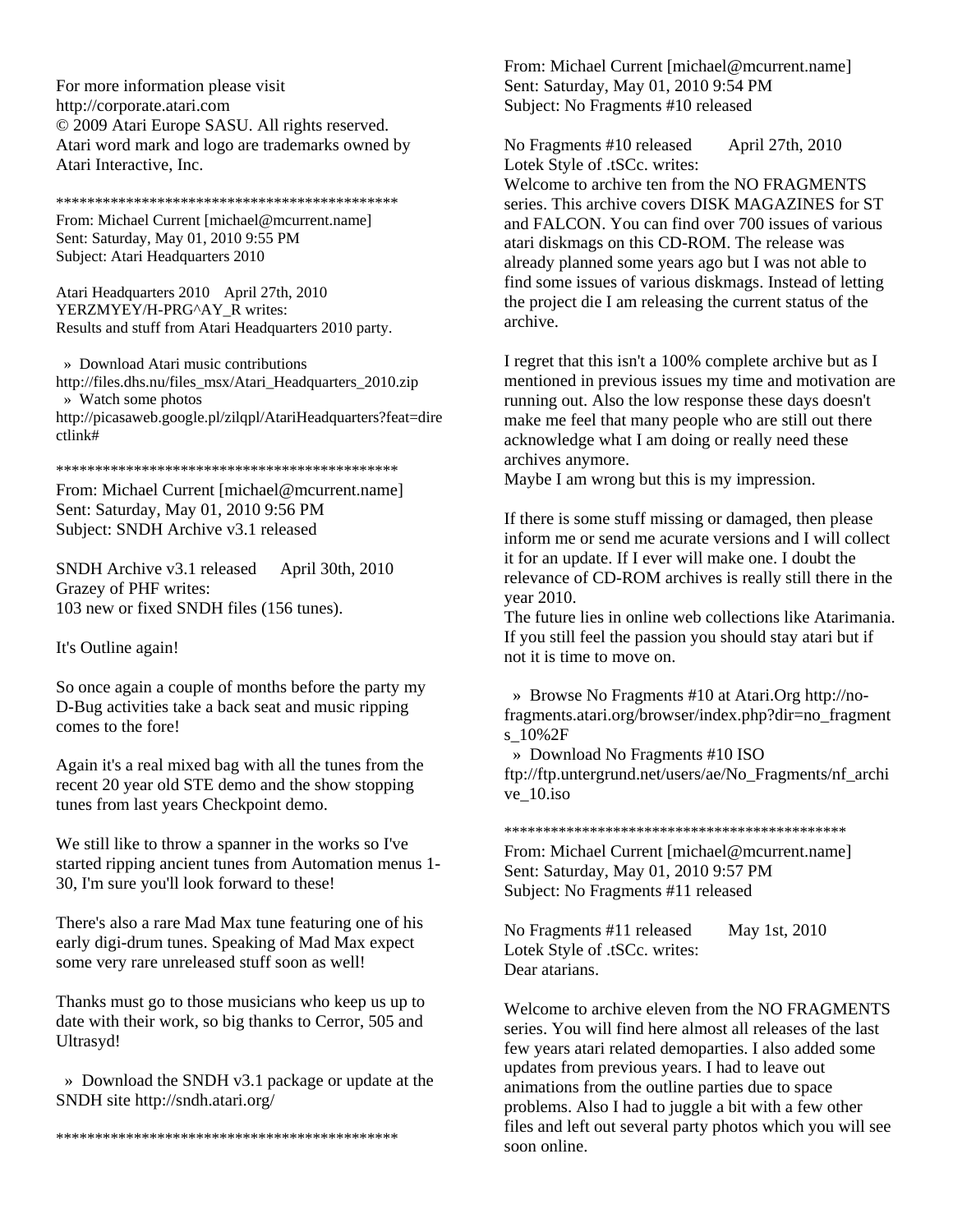Not much more to say for now as I want to finish this thing off for Outline. If there is some stuff missing or damaged, then please inform me or send me acurate versions and I will collect it for an update.

 » Browse No Fragments #11 at Atari.Org http://nofragments.atari.org/browser/index.php?dir=no\_fragment s\_11%2F

 » Download No Fragments #11 ISO ftp://ftp.untergrund.net/users/ae/No\_Fragments/nf\_archi ve\_11.iso

#### \*\*\*\*\*\*\*\*\*\*\*\*\*\*\*\*\*\*\*\*\*\*\*\*\*\*\*\*\*\*\*\*\*\*\*\*\*\*\*\*\*\*\*\*

From: Michael Current [michael@mcurrent.name] Sent: Saturday, May 01, 2010 9:53 PM Subject: Outline 2010 invite released

Outline 2010 invite released! March 30th, 2010 Defjam of Checkpoint writes:

Hello folks !

Here's the Atari - invitation intro for Outline 2010. Tested on ST,STE & Falcon 030.

Have fun !

 » Download the invitro by Checkpoint http://files.dhs.nu/files\_demo/ol2010in.zip » Visit the Checkpoint webpage http://checkpoint.atari.org/

\*\*\*\*\*\*\*\*\*\*\*\*\*\*\*\*\*\*\*\*\*\*\*\*\*\*\*\*\*\*\*\*\*\*\*\*\*\*\*\*\*\*\*\*

From: Michael Current [michael@mcurrent.name] Sent: Saturday, May 01, 2010 9:15 PM To: kirschg@netzero.net; Schmidt, Mike; michael@mcurrent.name Subject: "Isora" and "Loops DX"

Nosty from GR8 Software announced his new cartridge with "Isora" and "Loops DX" games on it:

http://www.atarionline.pl/v01/index.phtml?ct=katalog&sub=I &tg=Isora#Isora

It is very limited batch, only 60 cartridges will be produced, no more. Both games are also available free, it is always manner in GR8 Software. The cartridge costs 11 euro (15 USD, 39 zlotys) plus shipment. You can find all details, how to order cartridge, on GR8 Software website:

http://gr8.atari.pl/joomla/index.php?lang=en

Some pictures:

http://www.atarionline.pl/cn/data/upimages/Isora\_LoopDX\_0 3.jpg

http://www.atarionline.pl/cn/data/upimages/Isora\_LoopDX\_0 2.jpg

http://www.atarionline.pl/cn/data/upimages/Isora\_LoopDX\_0 1.jpg

http://www.atarionline.pl/cn/data/upimages/Loops\_Isora\_2.jpg

and screenshots from games:

Loops DX:

http://www.atarionline.pl/cn/data/upimages/Loops\_DX\_(p1).p ng

http://www.atarionline.pl/cn/data/upimages/Loops\_DX\_(p2).p ng

http://www.atarionline.pl/cn/data/upimages/Loops\_DX\_(p1).p ng

Isora:

http://www.atarionline.pl/cn/data/upimages/Isora\_(p2).png

http://www.atarionline.pl/cn/data/upimages/Isora\_(p4).png

\*\*\*\*\*\*\*\*\*\*\*\*\*\*\*\*\*\*\*\*\*\*\*\*\*\*\*\*\*\*\*\*\*\*\*\*\*\*\*\*\*\*\*\*